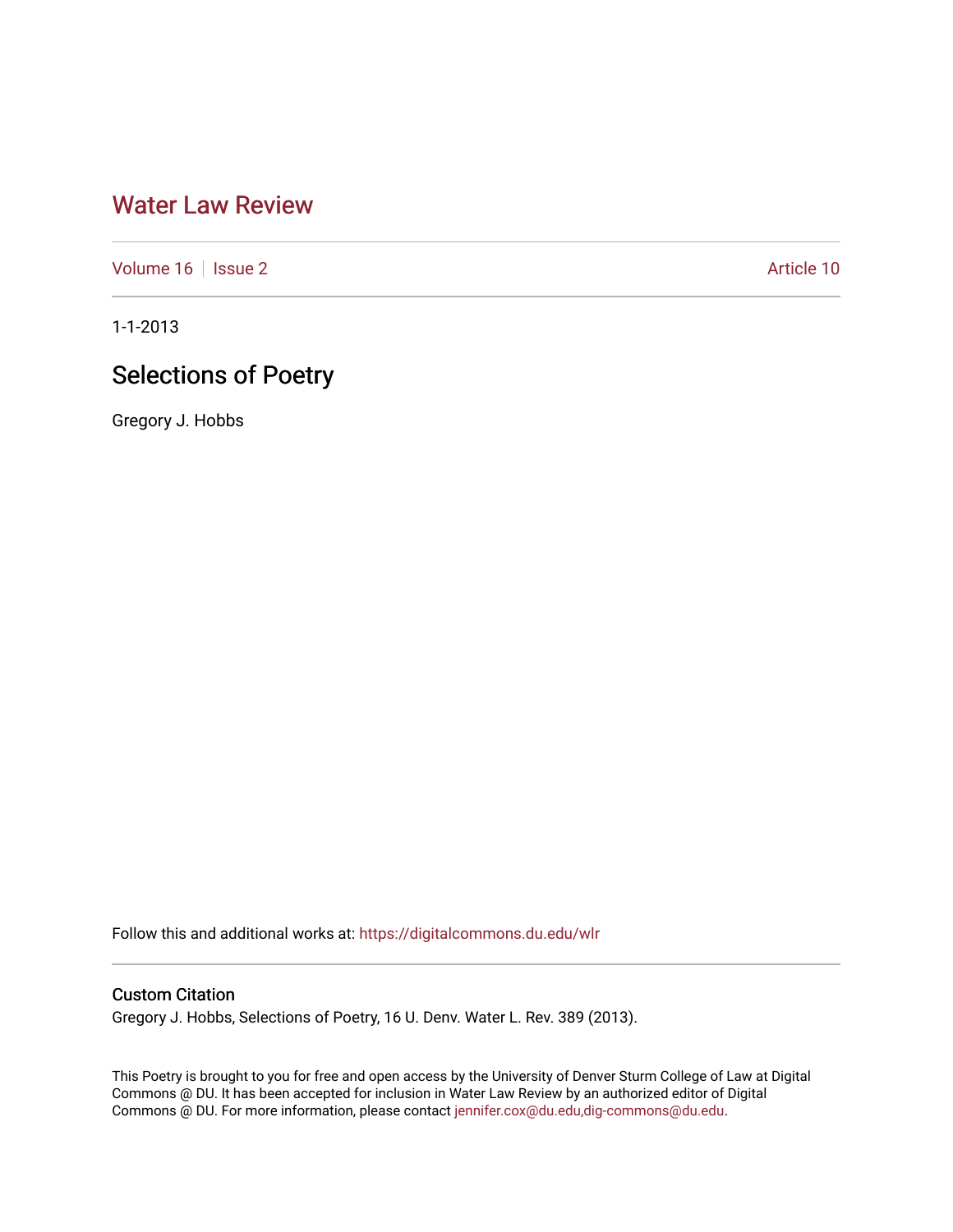## **POETRY**

## **JUSTICE** GREGORYJ. HOBBS, JR.

In Volume **3 /** Issue 2, Volume *5* **/** Issue 2, Volume **7 /** Issue 2, Volume **9 /** Issue 2, Volume **11 /** Issue 2, Volume **13 /** Issue **1,** Volume 14 **/** Issue 2, and Volume **15 /** Issue 2, of the *Water Law Rewiew,* we published selections of poems by Justice Hobbs. In the tradition of updates to previous publications, we hope you enjoy this additional selection.

### SWIFTS

Our lives are inconsequential Little black swifts with backpacks From Colorado caves and waterfalls Flying to Brazilian rain forests Recording how they **fly** 4000 miles And back on their own Alongside so many others Who in their own lifetimes Glory in incomparable opportunity To sport and dart.

### **PRECIOUS** GIFT

*The shortest distance between two points is not a straight line. Every step we take is on an arc ofgreat curvature. Frank Waters (Masked Gods, Navaho and Pueblo Ceremoniahsm 434)*

This guardian rain god with forking snake encircling the entire body of his belly-to-knee leather kilt wrapping is looking at me with protruding eyes rimmed with white bands extending well beyond his forehead.

His left foot advances beyond and in front of the right. He is dancing!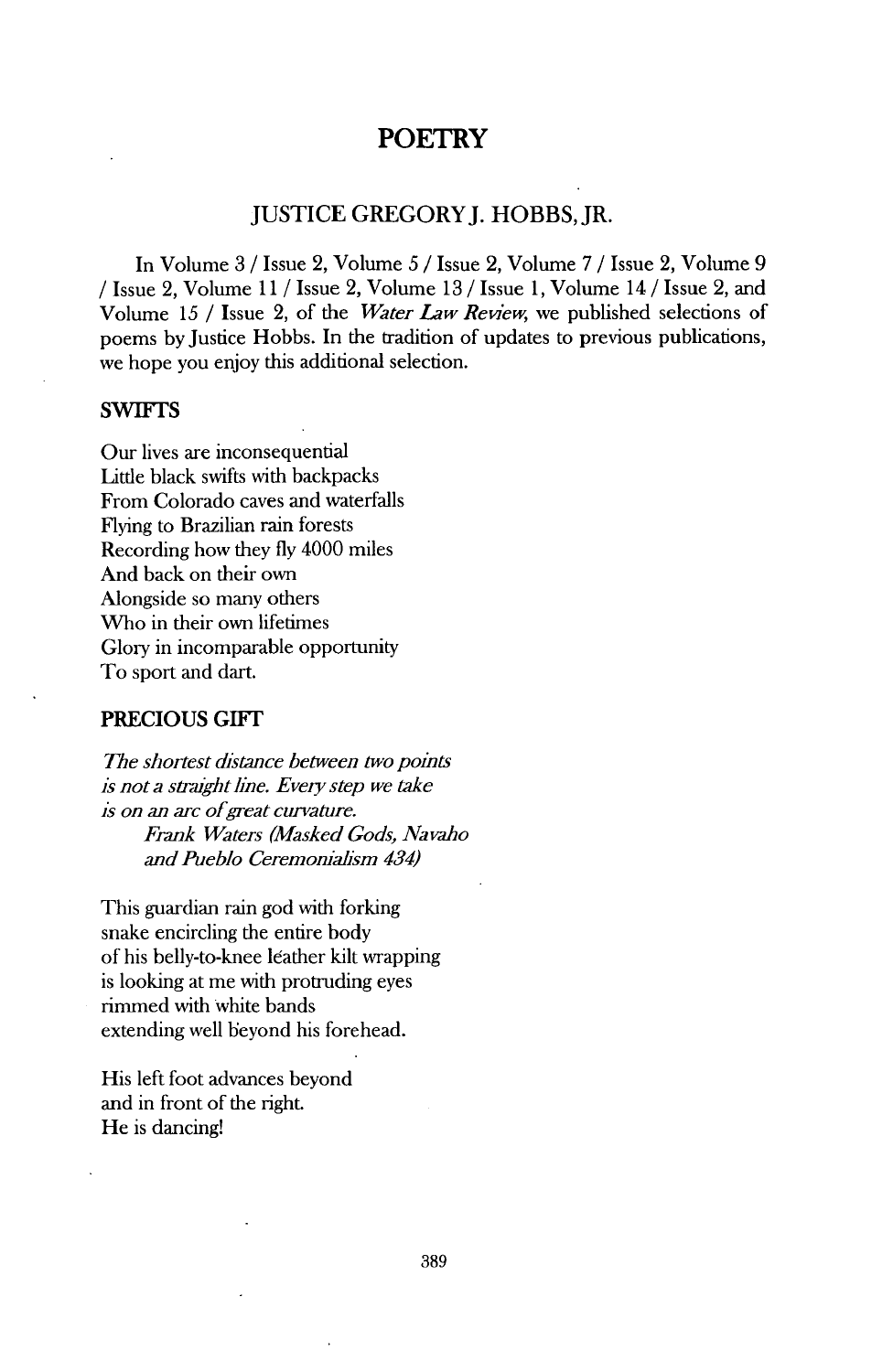Deer hide strands hanging from his belt, this dancing god has fur strapped about his shouldersit must have been a cold winter up on the San Francisco Peaks

And the chill of this spring will soon break into summer heat as corn stalks rise to their task of bearing sustenance to the people.

His moccasins are scuffed from many years of dancing in the plazas of the pueblos of the three mesas.

His beard falls full and amply across and down the full expanse of his chest, like so many strands of the black life-sustaining rain given **by** the storm people.

Four Eagle feathers sprouting out of the top of his head reach skyward.

## **SEWING KIT CHOCK FULL OF A FEW SILLY RULES!**

Pack good! Play fair! Listen up! Have fun!

Hang on tight when the Captain says so!

Stay hydrated! Look out for each other! Respect the critters! Love the River!

Don't lose your sewing kit!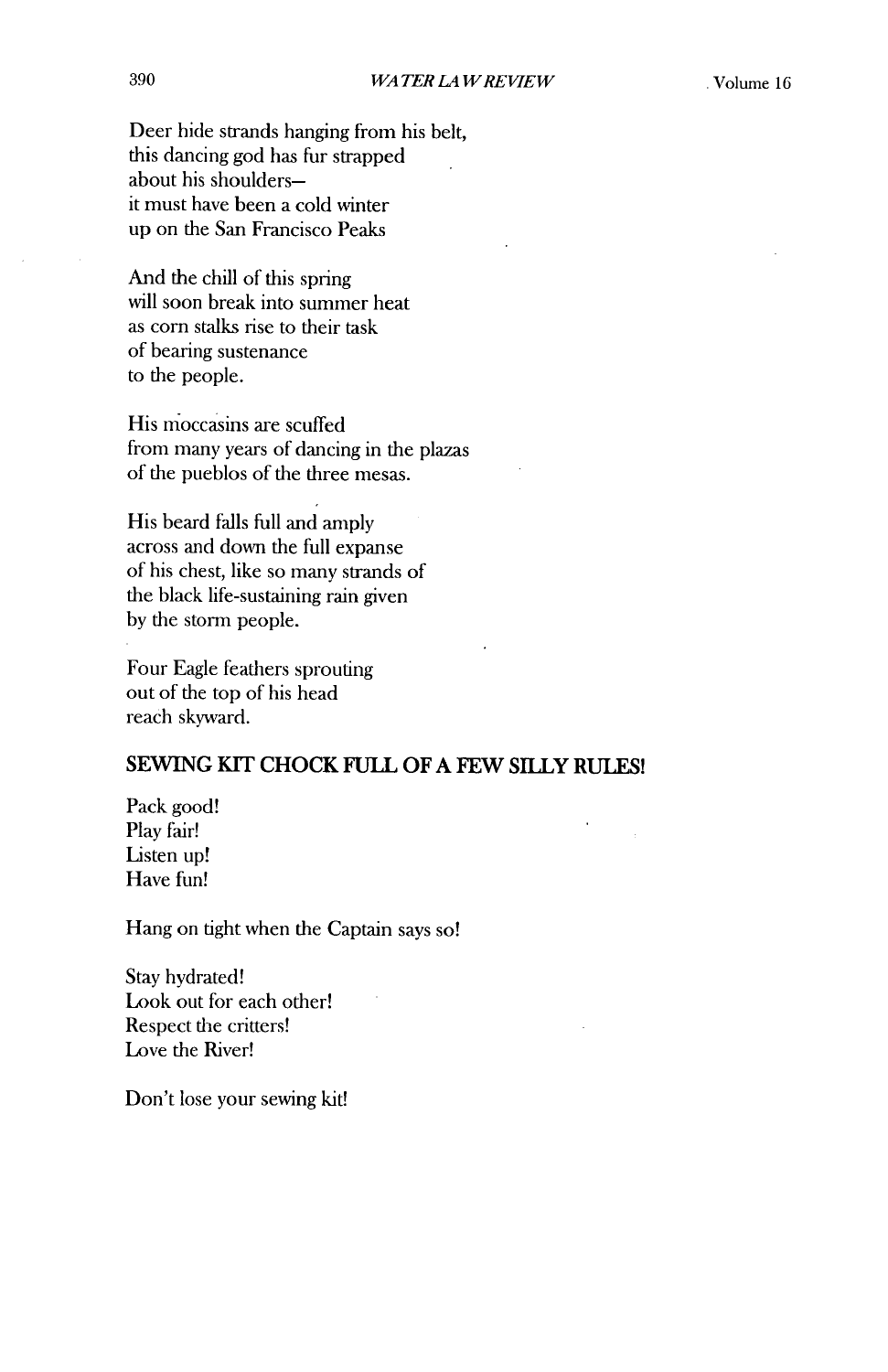### **COFFEE! COFFEE! COFFEE!**

Day begins on the river with birdsong, resurgent willows, cliffs and shadows, surging sun poking through a notch in a butte face, Coffee! Coffee! Coffee! french toast and bacon.

Down come the overnight habitats, ingeniously rigged and shaped to embrace the sleepers dotted about this beach washed a grain at a time from the West Elks, Eagle Nest-Gore, the Never Summers and countless unnamed washes and arroyos contributing redrock sediment of ocean eons.

We are off and away, a striped cucumberlooking bug alights on my left arm, climbing towards my elbow feeling his way through the filament forest of my limb, **I** flick him in the direction of the tamarisk grove he and his fellow beetles are defoliating in favor of the resurgent willow sharp tooth beavers cut their lodges out of, see their dragging chutes plowing down the sandy banks.

**A** Cooper's Hawk on river right watches us navigate the shallows. Noon's a hike to granaries of the gone Ancient Ones who've left hands imprinted on a cliff face wall, a boy and his mother or father and daughter waving welcome

Feathery hands bridging a thousand years of river flow (thundering at times) that languidly turns another today as in the river we drift this hot afternoon tucked in life preservers bobbing past a row of shoreline judges rating our water ballet!

### No plug ins, just the current of the Colorado

bearing us on.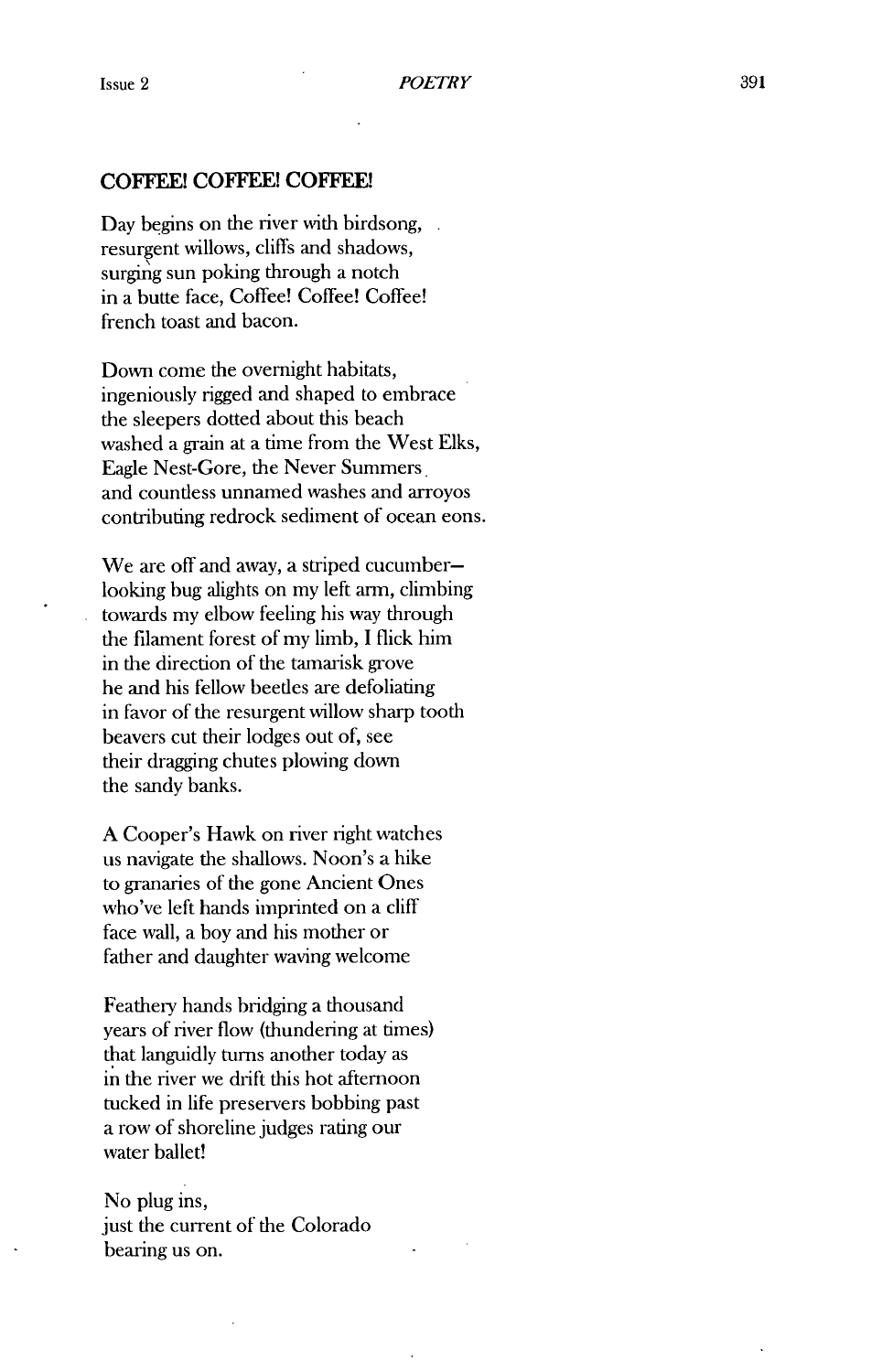## **LIKE THE GRANDE**

May you like the Grande embrace our hopes and livelihoods, may you follow up wherever she may lead

May you stand in her shallows, flip the tippet of your most recent hatch, reel in the nascent morning every twilight's evening

May her subjects and her tributaries, sand hill dune and crane, barley, willow, chico, potato bless and keep you firm and well

May your work complement hers in every bend of every day and may your thirst for the good of others **fill** your drink joyously!

### TRAVOIS

We are standing on sacred ground along a stream in the Black Hills, Strider the Magnificent looks on expectantly, You hold a picnic clean-up garbage bag, **I** loosely hold his unhooked leash.

Yellow blossoms on long green stems bloom all about you. **My** right arm embraces the ache you **feel** in your right shoulder every time you try to hook up some kind of backwards.

In the music of this stream we can hear our people talking to us. Every place we go pours out of the medicine wheel's artesian source the tracks of many a travois passing through.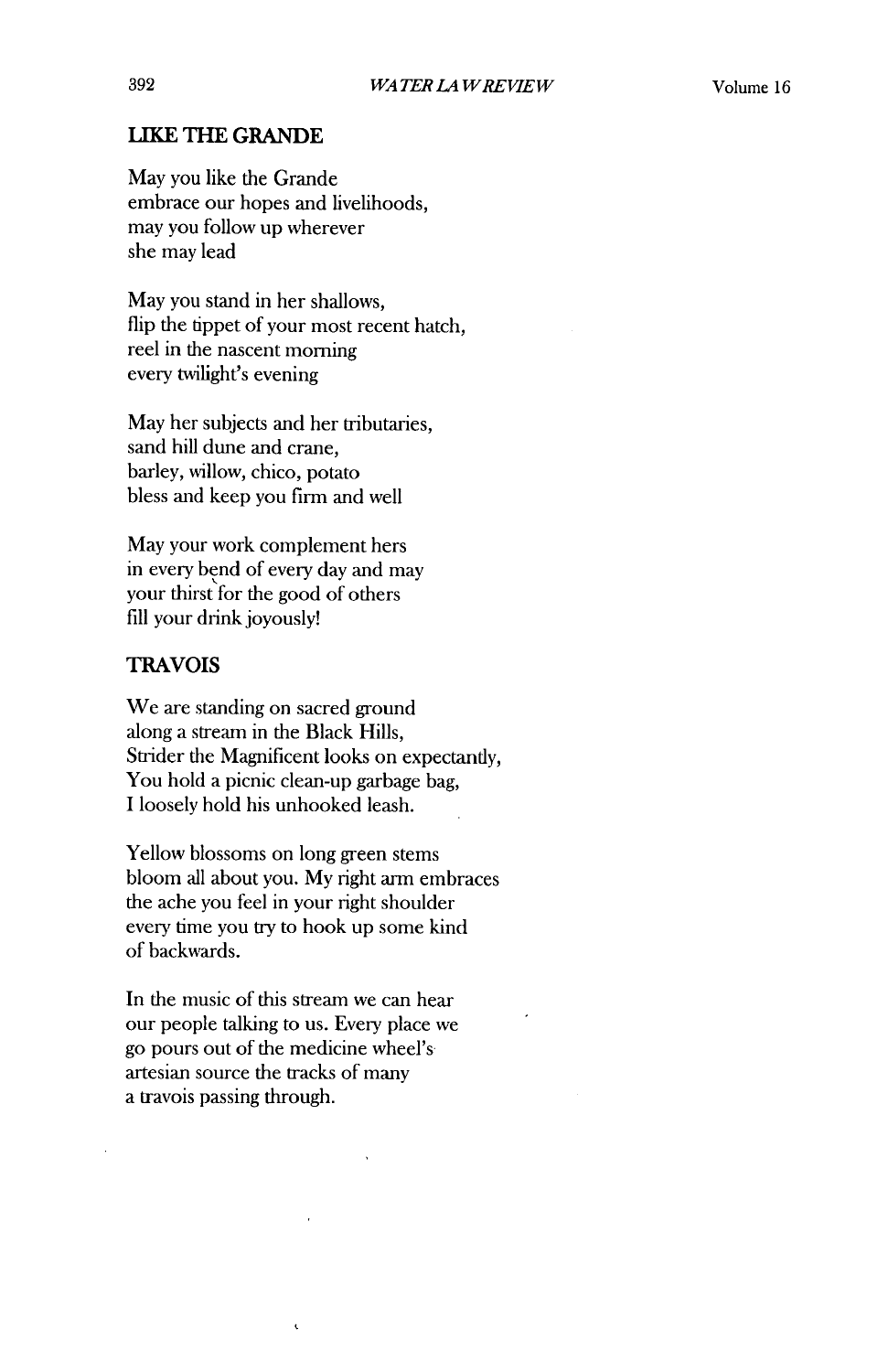## **BOAT HOUSES**

**A** torrent of words pours the floor, seasoned curing casts its sturdiness.

From there the author builds with I-beam experience, supplied from scattered stockpiles.

Roof beams are riveted to planks others have used in various crafts.

Wallboard, trim, and cabinets, hundreds of other refinements worked, reworked, finished.

The ark of an A-Frame forms a watershed you can harvest good drinking water from.

### **THE DELTA**

Sailing to Liberty Island we board a **USGS** vessel, zip up our luminescent safety vests, ,and head upstream.

The native salmon and delta smelt attemptconfused-to do the same.

**A** system of levees, sloughs and sunken peat islands, ship channels, by-pass flood channels, irrigation and drainage pumps, control gates and aqueducts displace their native estuary.

What is the legal Delta and what is not?

How do we prepare ourselves for a food fight and flood flight in the midst of climate change?

Can a series of set-back levees help?

In this we attempt to un-confuse envisioning the tides of our intersecting futures to follow the fish to Liberty Island.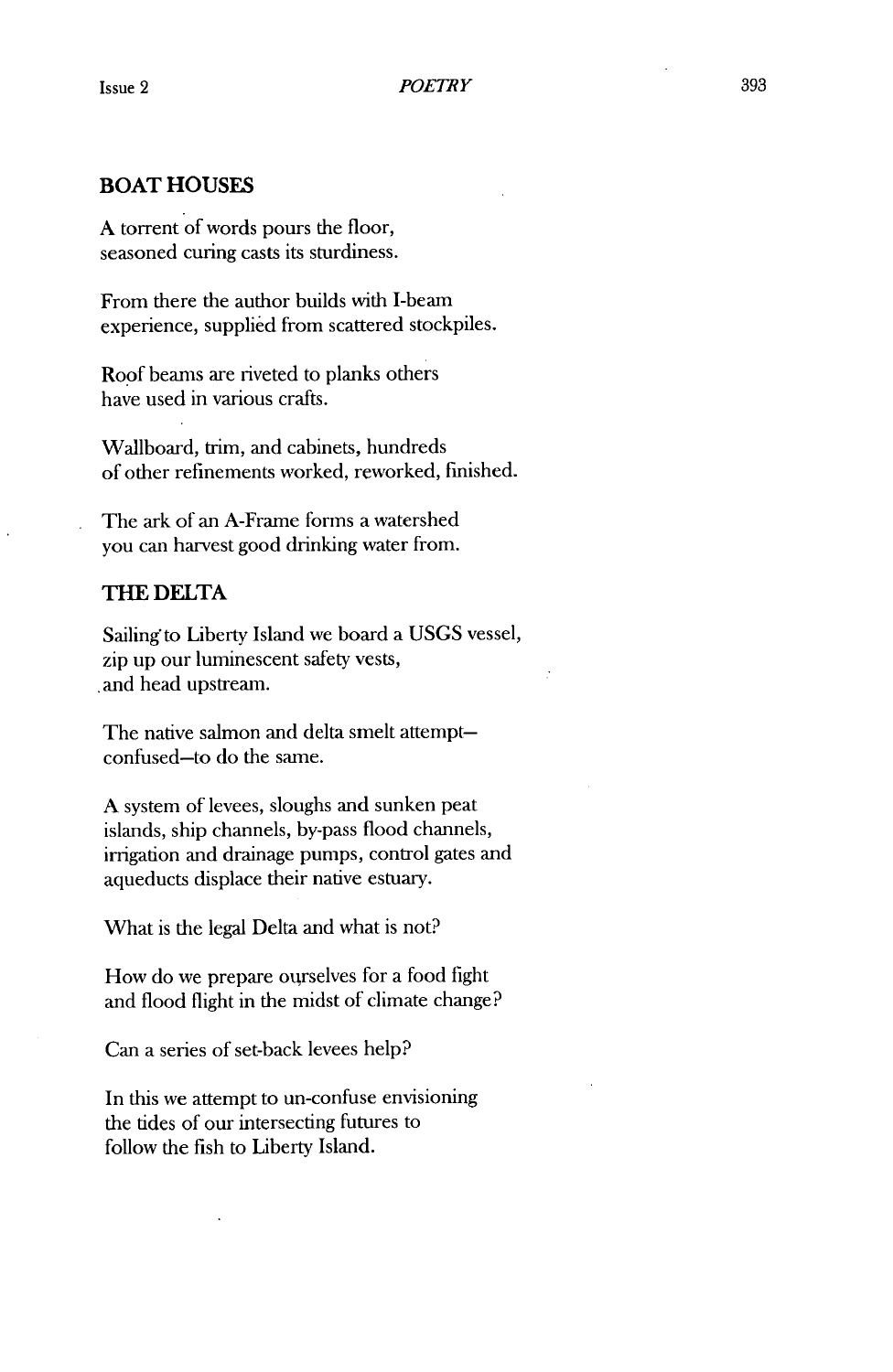### **CLIFFORD STONE**

River cobble in hand, I drew and flung upon the waters an object no smoother, nor firmer than the current delivers, eroded from a crag. **My** aim was true, only because **I** reached no further than what **I** could feel and touch after all the grinding and pummeling. An ellipse appeared and proved a constant proposition: that we can be less than one in unanimity, from my fixed point to your fixed line, and yet achieve proximity in durability and purpose. What it means to govern is to unite upon an increment, no more perfect than each of us might see possibilities are numbered in the generations.

(In celebration of the *75h* Anniversary of the Colorado Water Conservation Board)

## **BROOKS A FIRST LAUGH BLESSING**

With this laugh you belong to your family's stories, songs and prayers

You flow out of the Aegean Sea, the Klamath and the Little Colorado

Nourishing tributaries, salmon-seeking streams, Born for Water, Salt Woman, Odysseus, Yurok

The sacred mountains of your homeland are many, in loss and love journey well, be blessed!

Each morning the sun rises because the earth carries each of us around, every day we pass light

Into dark, without being able to see the other side you carry your own child's first laugh, now and forever.

(For Brooks, Daniel Cordalis, Amy Bowers and Family on the Celebration of his First Laugh Going Forth)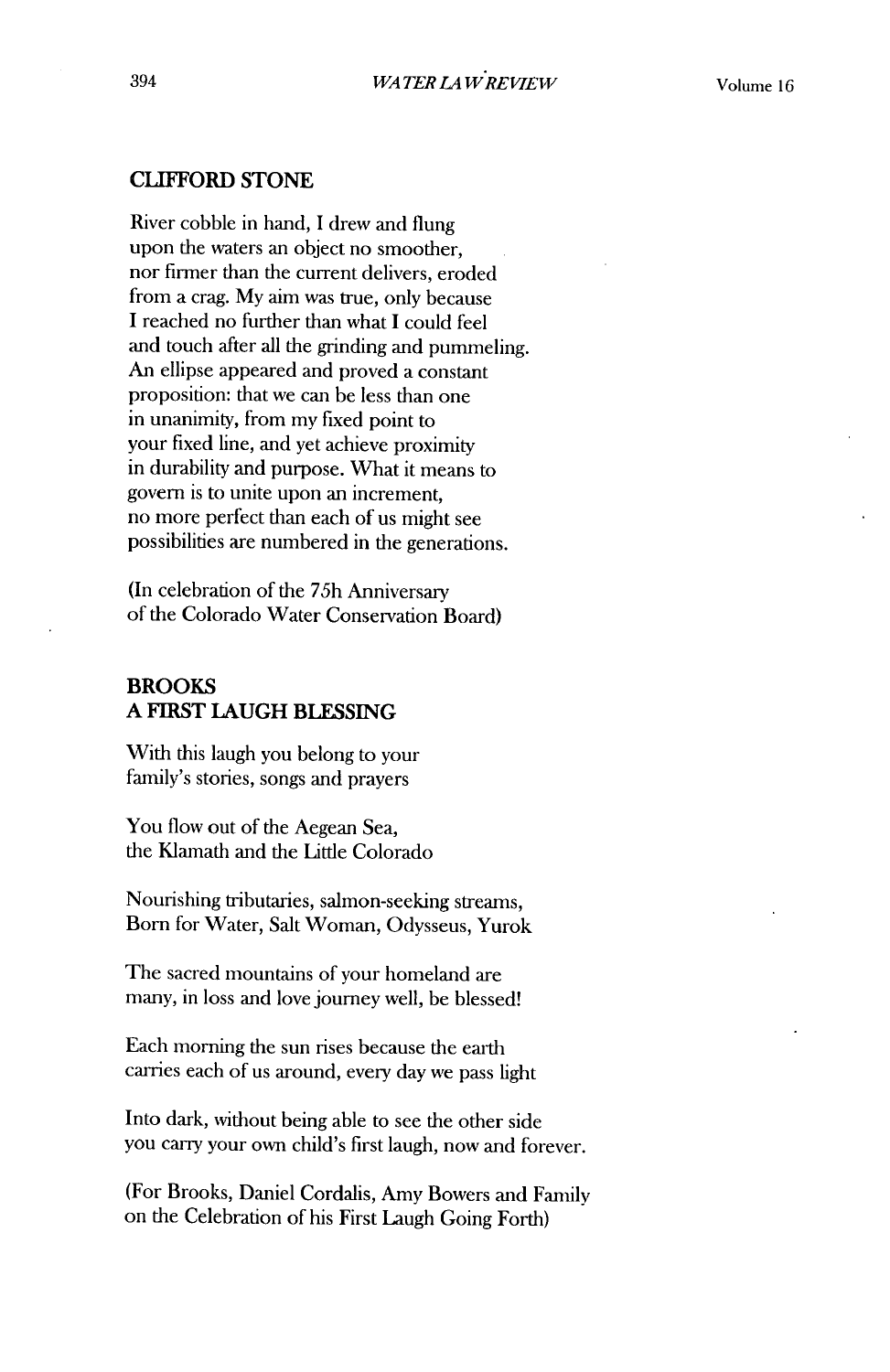### *WHAT* **I LEARN FROM MY MOTHER**

*I'm* **68** today. She's 94. She's bent and sore, eager and reverent,

I'm ever more thankful for the way she prays, conversationally,

"Take care of Greg, help him be a man, help him help others."

That said, she takes to the phone, "Give your sister, your brothers, a call."

The only way to answer her prayer is to get to it right away,

Seeing what there is to see, wherever you might be, along the Panama Canal,

At Bethany Beach, the Yellowstone, Chugach Mountain tow rope in hand

Dragging you to the peak trying to keep your feet together as you head up,

Always holding out her father's image to you and talking up the Holy Mother

As she prays her very next help you strength with her latest, "You can do it!".

## **RALPH CARR PROMISED REMEMBERED**

Welcome to Colorado! Bring all of Colorado in!

We share a common heritage forged from all too many common experiences. Despised, dismembered, exiled,

Enslaved, seeking refuge in a homeland of promises remembered: Before the law, each and all, created equal

Entitled to celebrate the many bonds of our ancestries as for a more perfect Union continuously we strive

Liberty and Justice for **All,** in the image of Amache and the columbine

Mountain, canyon, mesa, plain, mother, father, daughter, son, chartered **by** and through the Great Divide.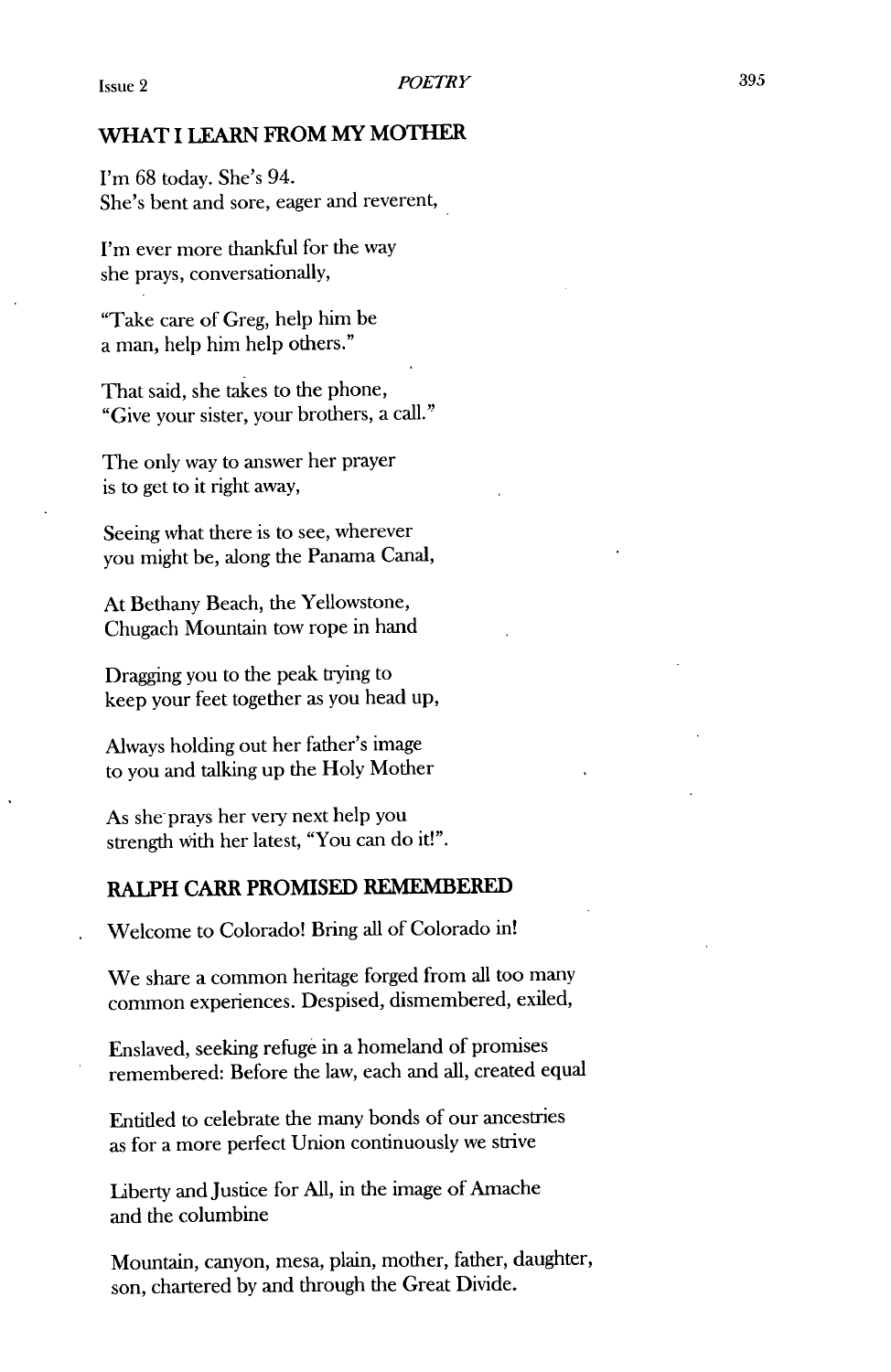## **ACCEPTING HELP**

So many January mornings of Colorado slanted lines

of Saturday sunshine have sliced my writing desk

**I** despair of capturing a sliver of any bit of any one of them.

**I** find shifting my position helps.

### **WETLANDS**

Sometimes it seems the maximum daily load of our worries,

bills arguing for resolution, bell-weather changes to the climate,

the din of others diverging from our own tooclosely held perceptions,  $\overline{a}$ 

clogs our filtration systems.

Perhaps the art of cleansing particles interfering with our digestive systems

requires nothing more than a good appetite for sharing a repast together,

the past is always changing that's why we gather now to share

one another's virtuosities.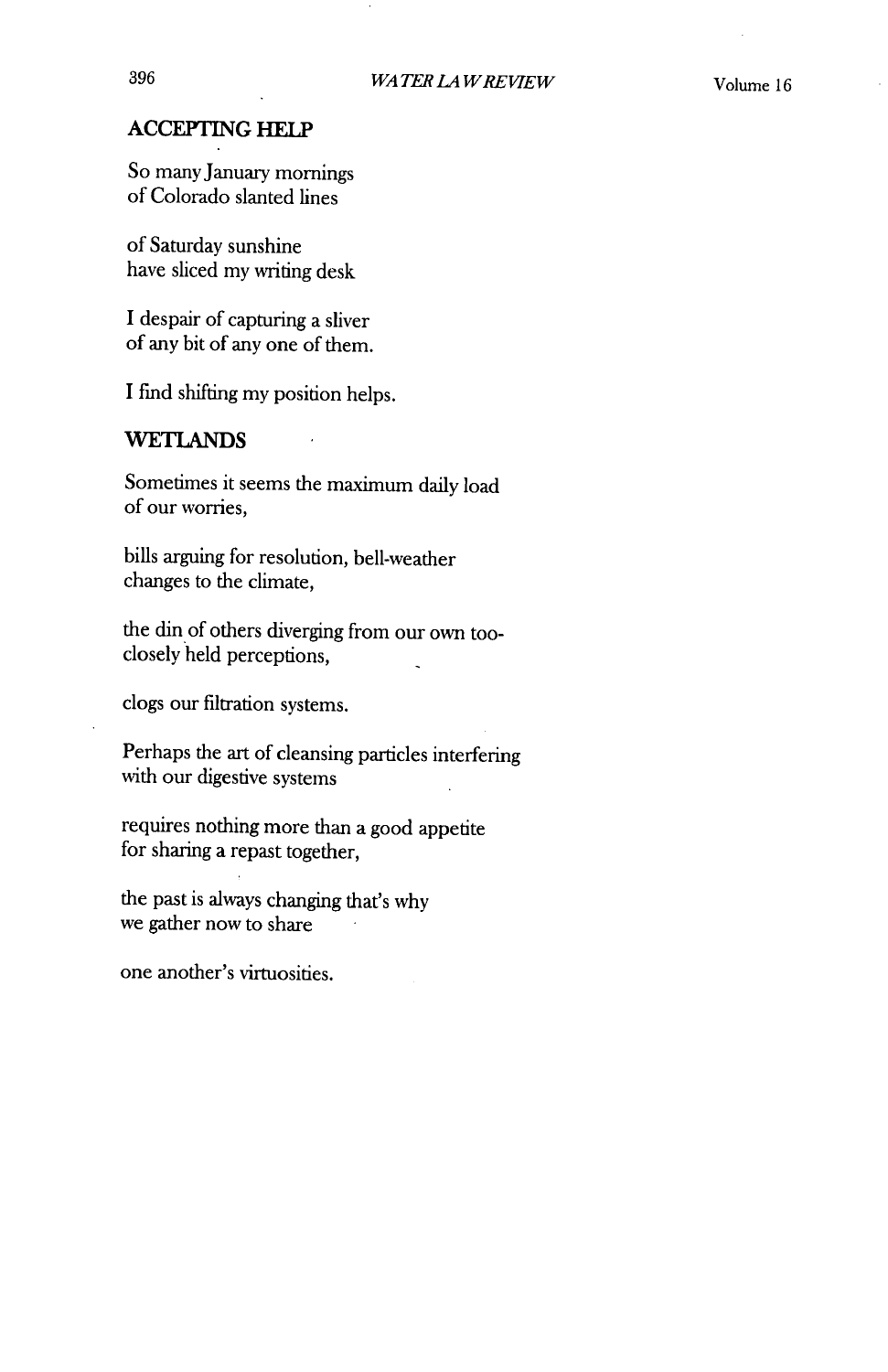## **BEND IN THE CROOK OF YOUR ARM**

I'm the ripple on the sand the leading edge of the snow line.

Desert tortoise water pocket, Tide pool sea anemone, Fishing heron dressed in blue, Pussy willow swelling full.

I'm the'stellar of the **jay,** The ring around the moon, The bullfrog's croak,

The cricket's fiddle.

I'm the ripple on the sand the leading edge of the snow line.

I'm the baby crawling backwards, Fliers and their flying goggles, I'm the push cart's forward rim, I'm the dancer's swirling hem.

I'm the mountain man **A** long line of mountain men, I'm the homesteading woman **A** long line of homesteading women.

I'm the bend in the crook of your arm Bend in the crook of your arm.

## **LADY JUSTICE**

Welcomes you. On her shoulders she balances you.

Palms upright, She walks with you. All that grows

Walks with you.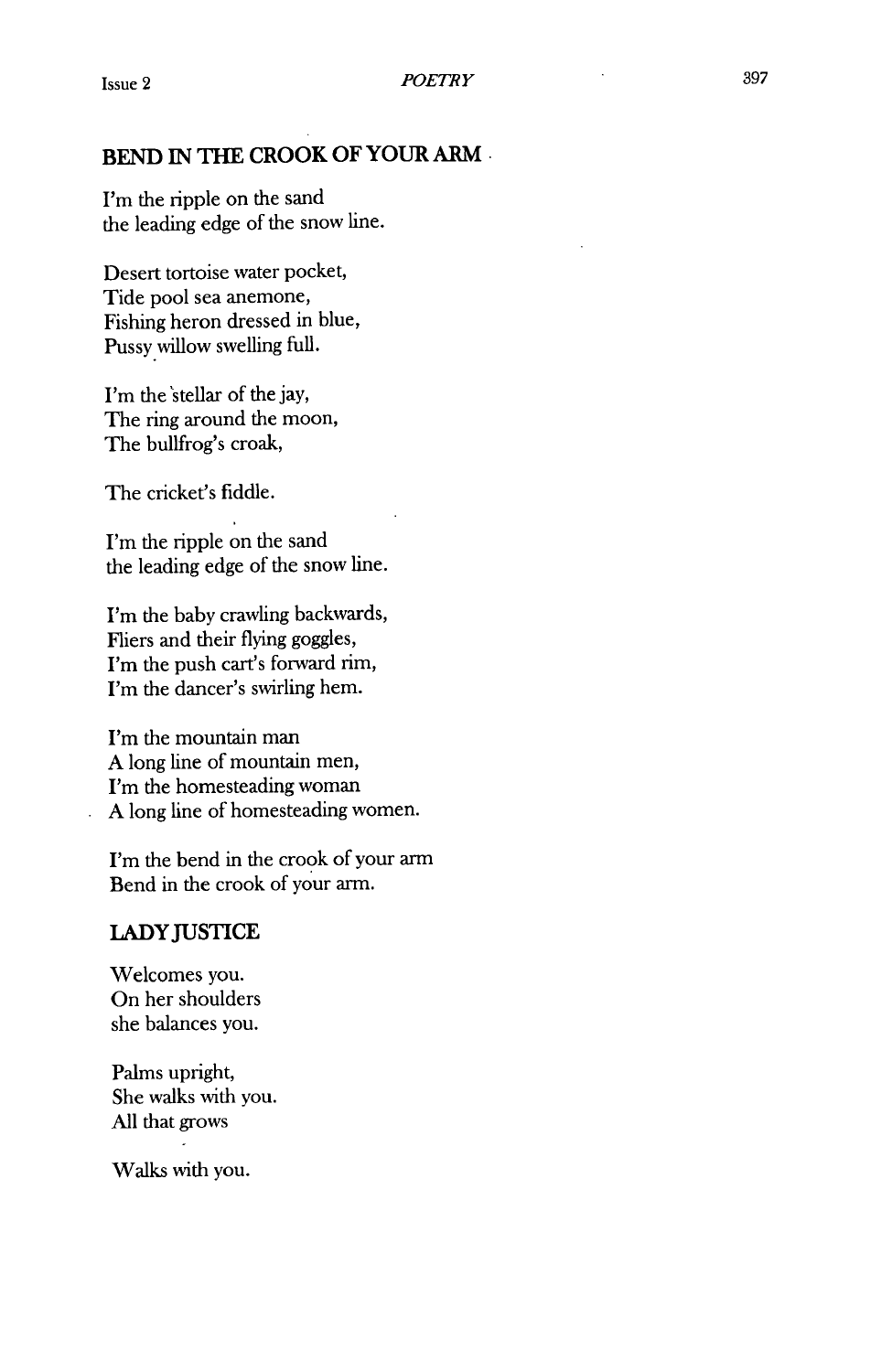## ARIZONA **RAIN AND SNOW!**

Roof top harvest aquifer

Cactus Wren arroyo,

Rain and snow you sweet and lean

Desert river Arizona you once knew.

Desert river Arizona,

Roof top harvest aquifer

Recharge you sweet and lean

Cactus Wren arroyo Arizona, Rain and Snow!

### **OH MARCH SATURDAY!**

Your light's a perfect appetite for bulb and spike and sprout. Unfold you now! Just beneath the surface of the grounds we might retreat to-withering drought, embittering cold, paralyzing doubtyou cannot hold yourself back!

You part the cracks of our certitudes. In the shine of your spade you warm and collapse our respiratory illnesses. Oh March Saturday! Help us not malinger. Crowd out the noxious crabby spaces lurking in the shadows of our absences.

Help us be healing rainmaker containers you harvest from the shanty tin of our no-not cannot will-nots. Insist upon us the water droplet plowshares of a barrel cactus and the company of the wild yellow rose loving every bit of barren ground.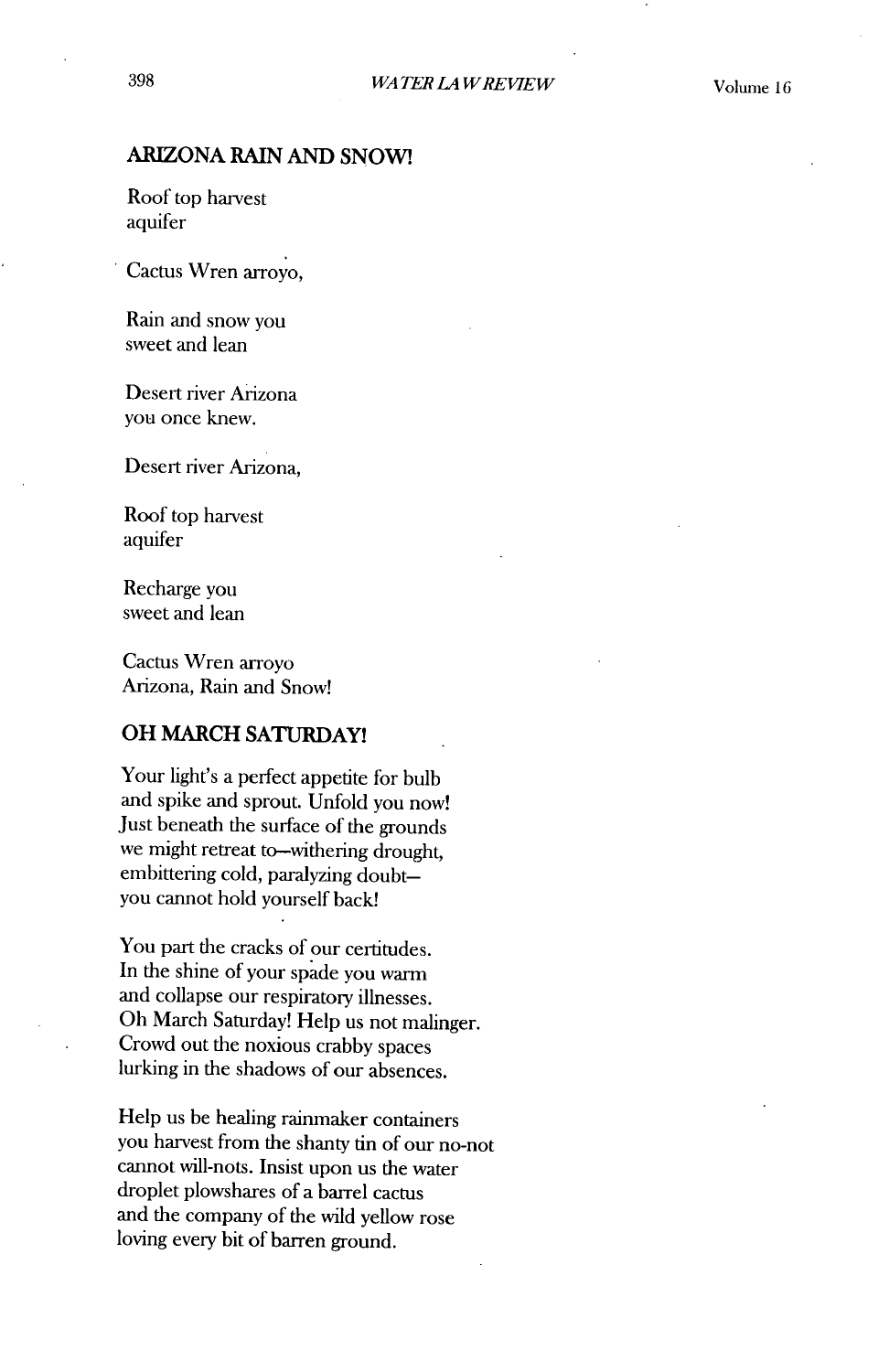You cannot hold yourself back! Your light's a perfect appetite for bulb. In the shine of your spade you warm crowd out the noxious crabby spaces loving every bit of barren ground and spike and sprout. Unfold you now!

## **HEY ARIZONA, GOOD MORNING!**

Heading for Spring We're imploring the snowpack The rivulets the rivers

Rise, swell up, come together, Release your sweet music! Salsa our discombobulations

Rattle our fixtures Unhook our discomfitures Scramble our attitudes

We're coming at you Arizona! Paddle, life vest, every kind of craft We're howling your way, Arizona!

Get ready your fiddles Your flagrant vitalities Your powerful abilities

Light the signal beacons Sing your day and night chants Let all your voices loose

In praise of water holes and every sprig and spring we're launching your way, Arizona!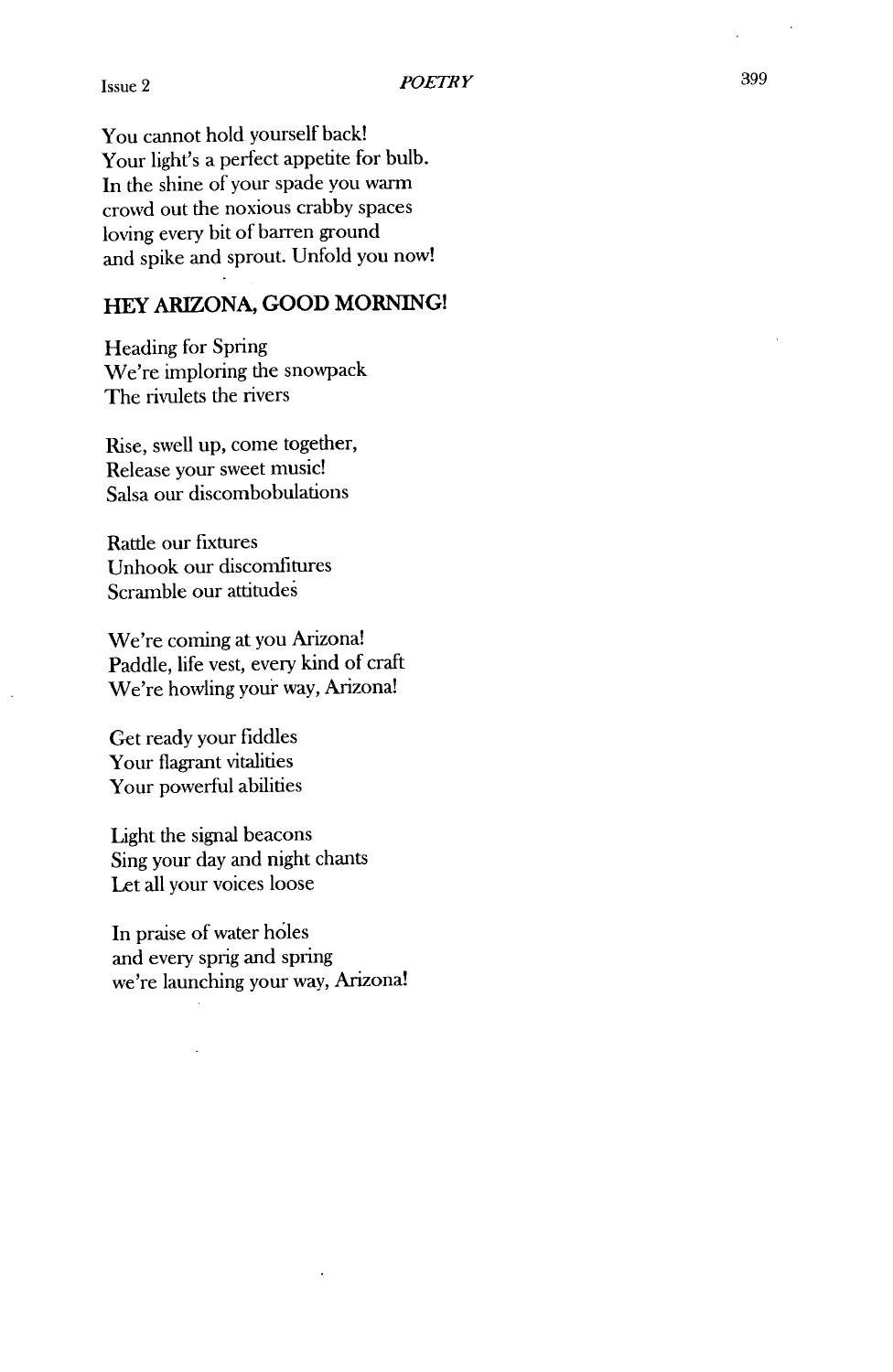## **BRING OUR YOUNG PEOPLE INI**

We're on the verge of Spring, Bring our young people in!

Throw open the schoolhouse doors, Let the Four Corners shine on them!

Light of Hogan doors opening East, Light of the Pine and Mancos Utes

Light of the San Luis People's Ditch About to gurgle a Sangre de Cristo.

Hang out the welcome sign of a good snowfall, Adorn the fraine of each of their dwellings

Mind and heart, meek and wild, grand and challenging.

Front to back ranges, spine of the Continent North to south ranges, pack them well,

Pack them on our backs if we must! And when their limbs are strong enough

Will them on their way, there's nothing We can do that isn't given us to do

To help them along, that isn't given us To do, to help them along.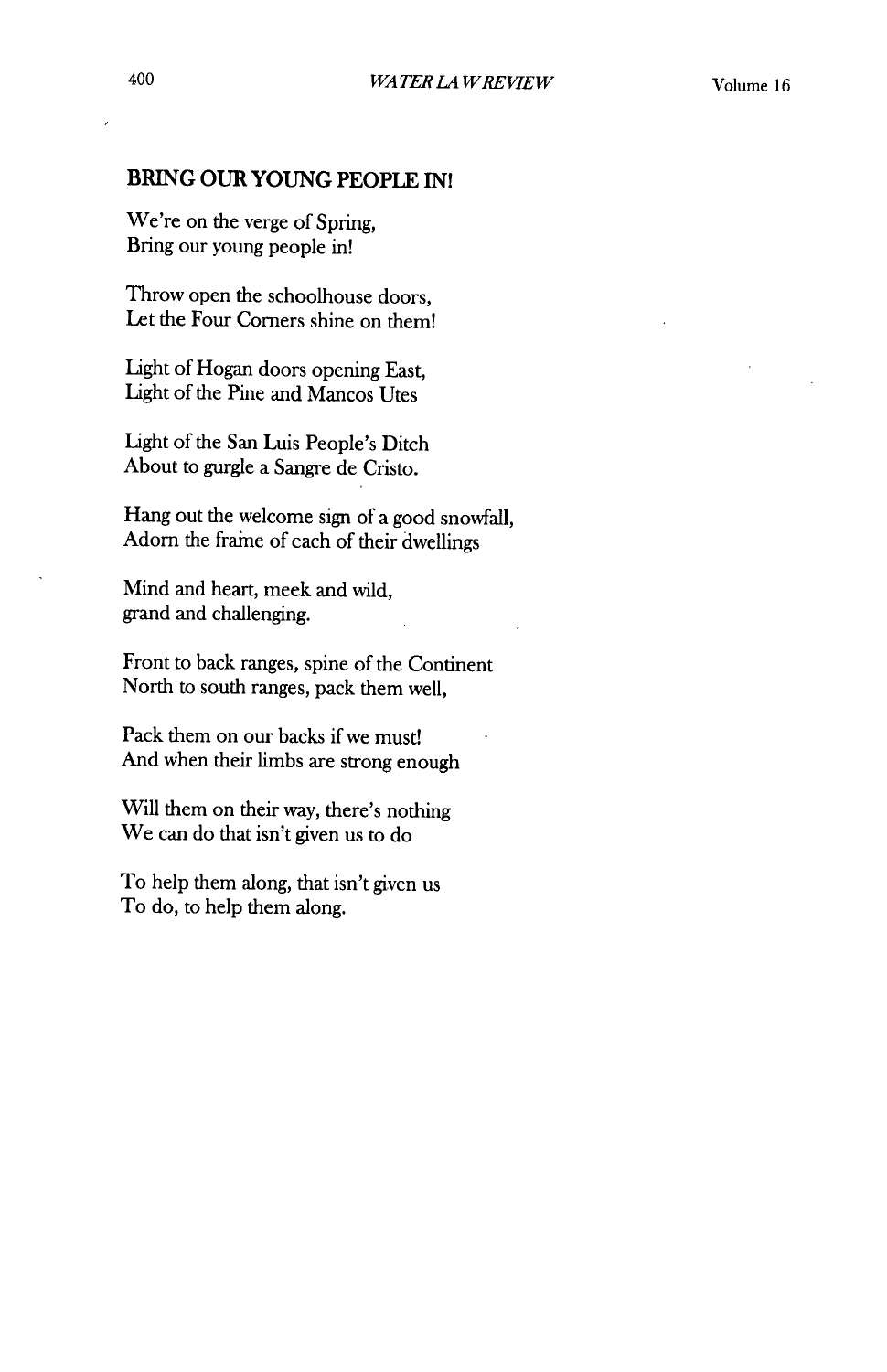### **HERE YOU CROW MOTHER, HERE!**

Gather you snow clouds, gather! Baldy to Rayado, loose your precious treasure! Agua Fria to South Ponil, up the Cimarron quiet turn and good turn depend on you. In every part of this great country, young men and women are hitching up.

Lay you down on Black and Bear, on Clear Creek's mantle, the sweep of your sweet sustenance, raiment to the forest, murmur to the side pools. Feed the voices of fellowship! Rain upon this ground your dearest opportunity!

## MANY CROSSINGS

Not one is lost though many find a different way,

Correct the manifest! Before we go, we follow on imaginary lines

Others drew and others crossed, but temporarily. Nothing's numbered

But doesn't relate to another, and nothing's written but isn't once

And future increment. All in all's unique and perfectly complete

In pieces capable of being rearranged, but temporarily.

Not one is lost though many find a different way.